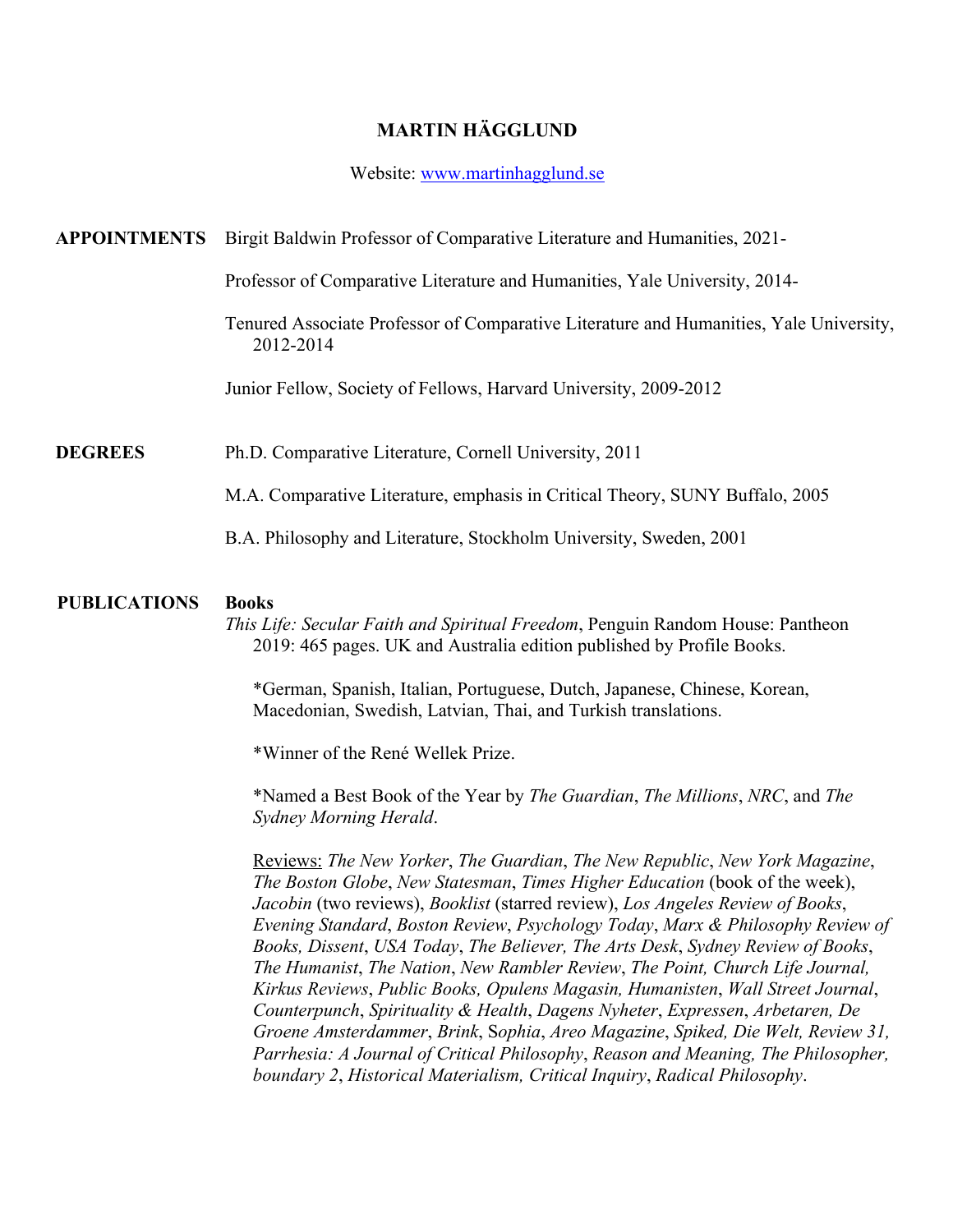Journal issues on the book: *Los Angeles Review of Books* (symposium with 6 essays on the book and a 3-part response by the author). *The Philosopher* (special issue with 4 essays on the book and an interview with the author).

Conferences on the book: Full-day conferences at Harvard University (September 20, 2019) and at Yale University (March 29, 2019). Colloquia: at Cornell University (November 1, 2019) and at New York University (April 25, 2019). Panels: at the Annual Conference of the Australasian Society for Continental Philosophy, University of Melbourne (December 4, 2019) and at the Eighth International Historical Materialism Conference, Melbourne, Australia (December 6, 2019).

Profiles/ Interviews: *New Statesman*, *Vox*, *VICE*, *Jacobin*, *Aperture Magazine*, *The Irish Times* (Ireland), *The Philosopher* (UK), *Weekendavisen* (Denmark), *Dagens Nyheter* (Sweden), *HRC Handelsblad* (Netherlands), *Vogue* (Italy).

Podcasts: *Why is this happening? With MSNBC's Chris Hayes*, *Think Again/ Big Think*, *Life After God*, *Virtual Memories Show, The Dig*, *The Ezra Klein Show*. Television: *Malou efter 10* (Sweden), *SVT Kulturnyheterna* (Sweden). Radio shows: *The Philosopher's Zone* at ABC Radio National (Australia), *Filosofiska Rummet* (Sweden), *Sommar i P1* (Sweden), twice on CBC Radio's *Ideas* show (Canada).

*Dying for Time: Proust, Woolf, Nabokov*, Harvard University Press 2012: 197pp.

Reviews: *Los Angeles Review of Books*, *Modernism/Modernity*, *Journal of Modern Literature*, *Cambridge Quarterly Review*, *Metapsychology*, *MLN: Modern Language Notes*, *Modern Language Studies*, *Modern Philology*, *Choice*, *CR: The New Centennial Review, Times Literary Supplement*, *Literature and History, Graduate Faculty Philosophy Journal*, *Nexus Review*, *Open Humanities Press, Recherche Littéraire/Literary Research*, *Russian Review*, *San Francisco Book Review, Dagens Nyheter*, *Samlaren*, *Studies in the Novel*, *Symploke*, *Theory and Event*, *Tidskrift för Litteraturvetenskap, Woolf Studies Annual*.

Journal issue on the book: *Derrida Today* (special issue, 4 articles on the book).

Colloquia on the book: at Harvard University, at Stanford University, and at the New School for Social Research (see "Debates" below).

*Radical Atheism: Derrida and the Time of Life*, Stanford University Press, Meridian: Crossing Aesthetics, 2008: 255 pp. \*Chinese, Japanese, and Korean translations.

Reviews: *International Journal of Philosophical Studies*, *Journal of the British Society for Phenomenology*, *Diacritics, Radical Philosophy*, *Sophia: International Journal of Philosophy and Traditions*, *Studies in Social and Political Thought, Dagens Nyheter*, *Derrida Today*, *Journal for Cultural and Religious Theory*, *Lacuna*, *OEI*, *Parrhesia*, *Site Magazine*, *The Year's Work in Critical and Cultural Theory*.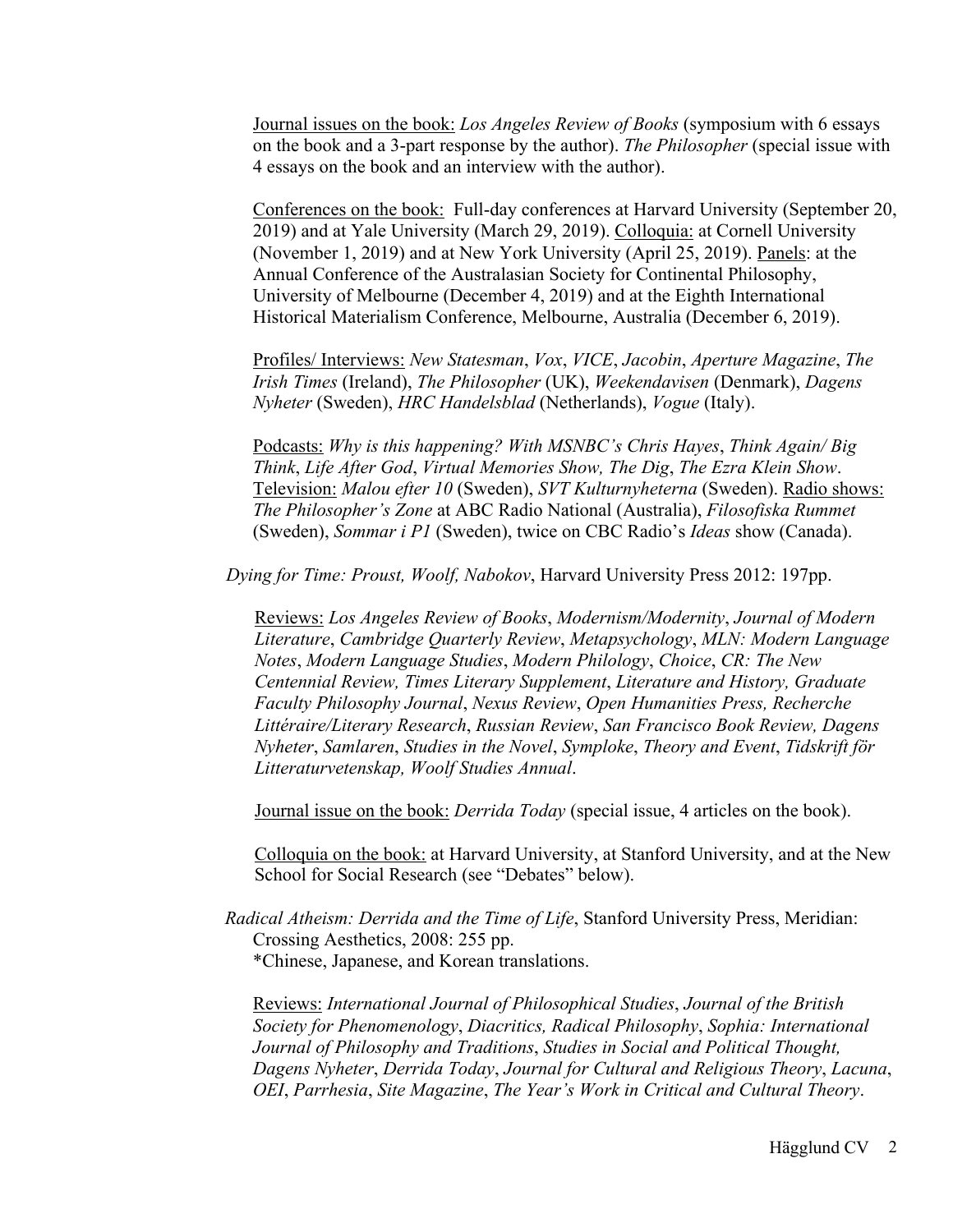Journal issue on the book: *CR: The New Centennial Review*, *Living On: Of Martin Hägglund* (special issue with 9 articles and 250 pages devoted to the book).

Conference on the book: Full-day conference at Cornell University. Colloquium: at Oxford University. Panel: at Harvard University (see "Debates" below).

*Kronofobi: Essäer om tid och ändlighet* (*Chronophobia: Essays on Time and Finitude*), Östlings Bokförlag Symposion, 2002: 242 pp. Reviewed in numerous Swedish newspapers and journals, details available upon request.

#### **Book Chapters**

- "Dying for Time: T.S. Eliot's *Four Quartets*," *Theory at the Millenium*, ed. M. Redfield and A. Slater, Northwestern University Press, forthcoming 2021.
- "Chronolibido: From Socrates to Lacan and Beyond," *The Blackwell Companion to Literary Criticism and Psychoanalysis*, ed. L. Marcus and A. Mukherjee, Oxford: Blackwell, 2014: 312-327.
- "The Autoimmunity of Religion," *Derrida and Religion: Critical Essays*, ed. E. Baring and P. Gordon, New York: Fordham University Press, 2014: 178-198.
- "Derrida's Radical Atheism," *The Blackwell Companion to Derrida*, ed. L. Lawlor and Z. Direk, Oxford: Blackwell, 2014: 166-178. Translated into French by A. Wilhelmi in *Les Temps Modernes*, nr. 669/670 (2012): 289-305. Forthcoming in Portuguese translation.
- "La voix poétique de Katarina Frostenson," trans. J. Mangold, in *La force du nom: Textes par Katarina Frostenson et commentaires sur son oeuvre poétique*, ed. J. Hatem and H. Ruin, Paris: Editions L'Harmattan, 2013.
- "The Arche-Materiality of Time: Deconstruction, Evolution, and Speculative Materialism," *Theory After "Theory"*, ed. D. Attridge and J. Elliott, Routledge, 2011: 265-277. Forthcoming in Japanese translation.
- "Radical Atheist Materialism: A Critique of Meillassoux," *The Speculative Turn: Continental Materialism and Realism*, ed. Bryant, Harman, and Srnicek, Melbourne: Re: press, 2011. Swedish translation by A. Lundberg, *OEI* 43/44/45 (2009). Japanese translation forthcoming.
- "Horaces kristaller" ("Horace's crystals") *Fragmentmannen: Vänskrift till Horace Engdahl*, Stockholm: Propexus, 2008: 53-57.
- "Förord" ("Preface"), J. Derrida, *Marx Spöken: Skuldstaten, Sorgearbetet, och Den Nya Internationalen*, trans. J. (J) Magnusson, ed. M. Hägglund, Göteborg: Daidalos, 2003.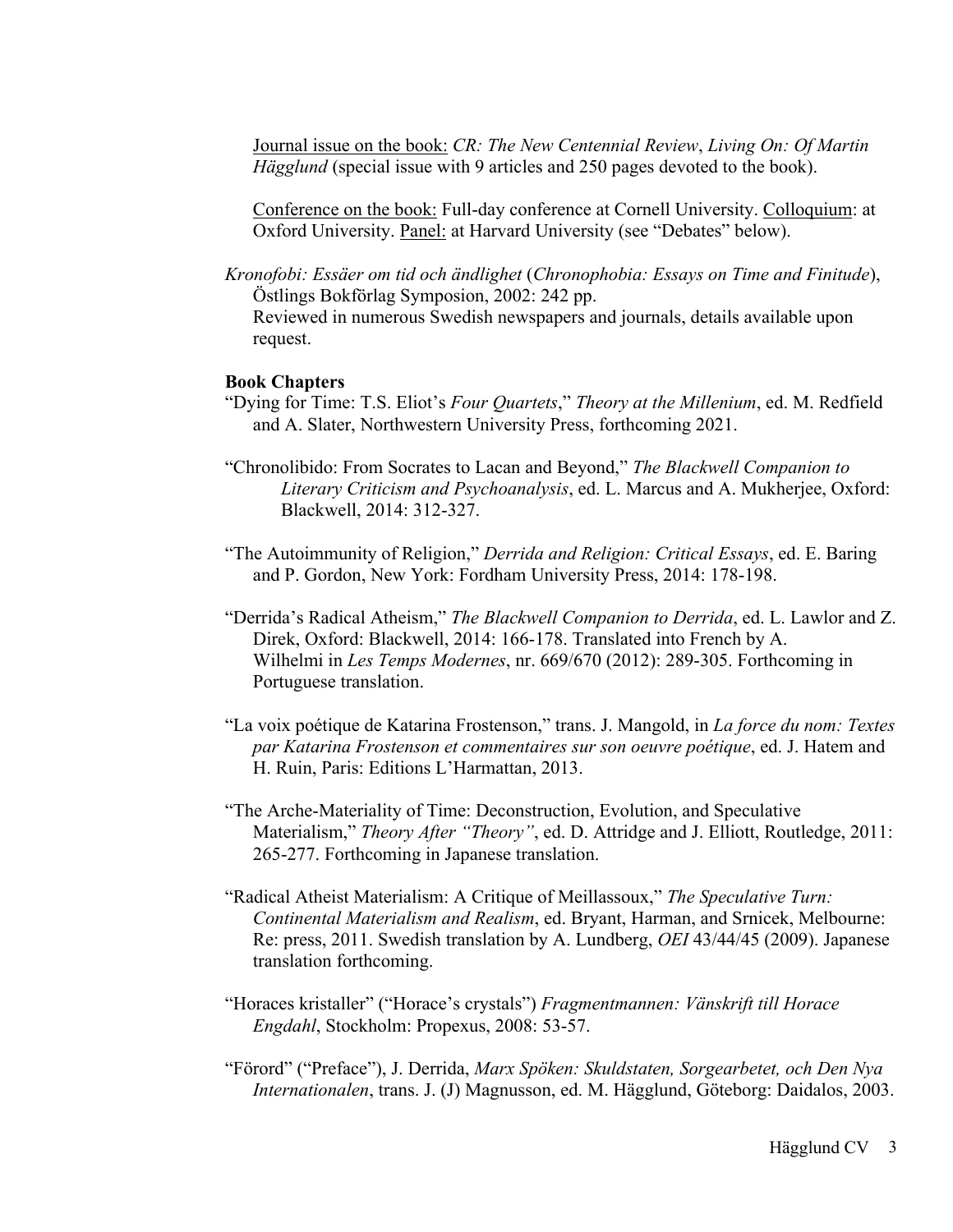# **Articles**

"Marx, Hegel, and the Critique of Religion," *Los Angeles Review of Books*, March 2021.

"The World to Come: What Should We Value?" *New Statesman*, August, 2020.

"What is Democratic Socialism?" *Los Angeles Review of Books*, July 2020

- —Part I: Reclaiming Freedom
- —Part II: The Immanent Critique of Capitalism
- —Part III: Life After Capitalism
- "Why Mortality Makes Us Free," *The Philosopher* (2019) 107.4: 5-7. Shorter version published in *The New York Times*, March 11, 2019.

"Natural and Spiritual Freedom," *The Yale Review*, (2019) 117.1: 5-19.

"Knausgaard's Secular Confession," *boundary 2* (2018) 45 (4): 13-40.

- "The Trace of Time: A Critique of Vitalism," *Derrida Today*, 9.1 (2016): 36-46. Slovenian translation in *Filozofski vestnik*.
- "Beyond the Performative and the Constative," *Research in Phenomenology*, 43 (2013): 100-107.
- "Chronolibidinal Reading: Deconstruction and Psychoanalysis," *CR: The New Centennial Review* 9.1 (Spring 2009): 1-43. Swedish translation by O. Widhe in *Tidskrift för Litteraturvetenskap*.
- "Chronophilia: Nabokov and the Time of Desire," *New Literary History* 37.2 (2006): 447-467.
- "The Necessity of Discrimination: Disjoining Derrida and Levinas," *Diacritics* 34.1 (2004): 40-71.

## **Debates**

*Los Angeles Review of Books*. Symposium on *This Life*. Contributions by: Walter Benn Michaels Benjamin Kunkel Michael W. Clune Jodi Dean William Clare Roberts Brandon M. Terry Response by Martin Hägglund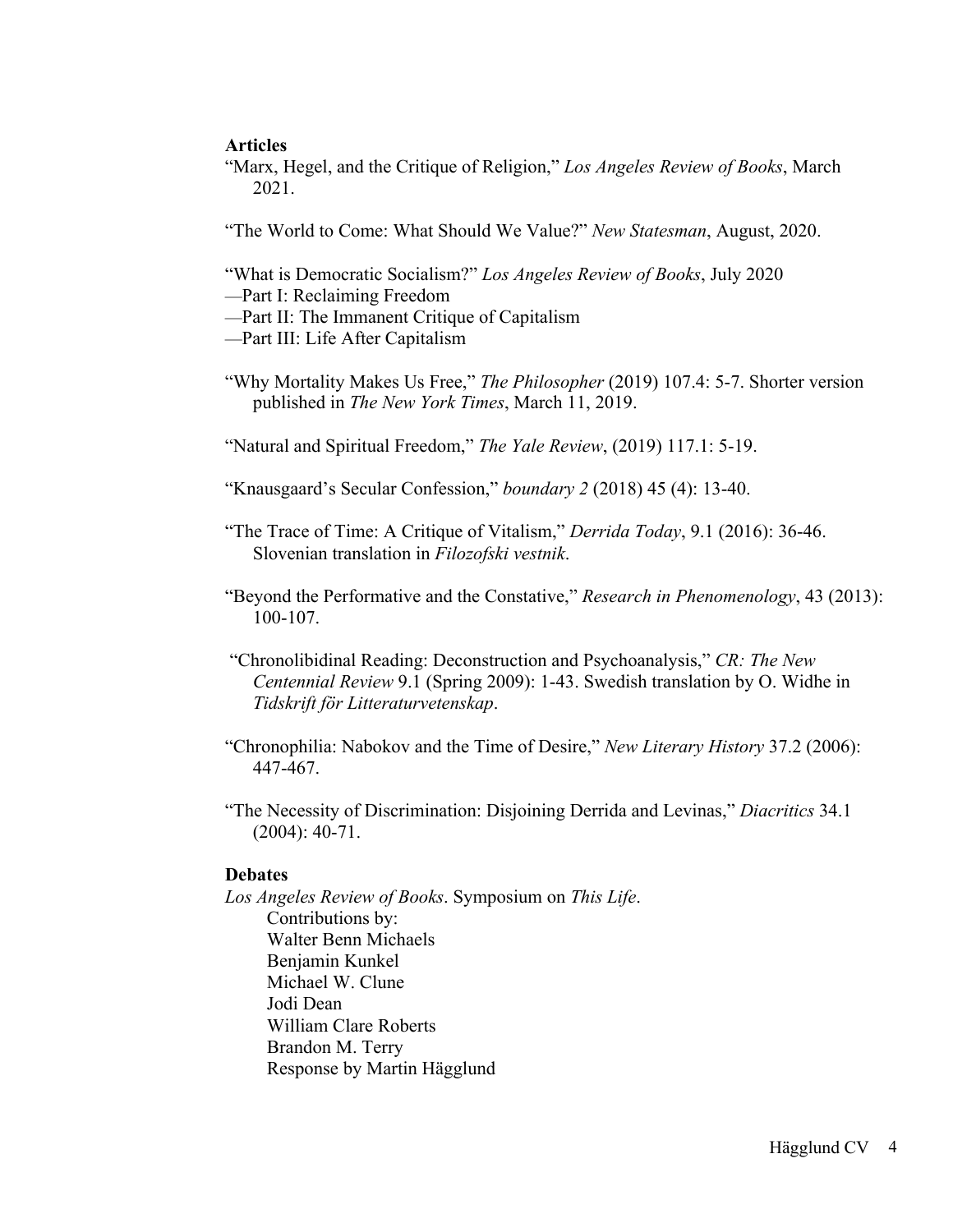# **Debates (continued)**

*The Philosopher* Autumn 2019

Frederick Neuhouser, "Spirit, Life, and Freedom: A Response to *This Life*." Lea Ypi, "The Problem of Agency: A Response to *This Life*." Jensen Suther, "The Philosophy of Our Future: A Response to *This Life*."

*The Point*, Summer 2019

Robert Pippin, "Limited Time: On Martin Hägglund's *This Life*." Martin Hägglund, "Being Hegelian Today: A Response to Robert Pippin." First featured at the conference on *This Life* at Yale University, March 29, 2019.

*CR: The New Centennial Review* 15.3. 2015

Michael W. Clune, "Can We Imagine Timeless Experience?" Martin Hägglund, "Beauty That Must Die: A Response to Michael Clune." Michael W. Clune and Martin Hägglund: "Time in Our Time: Clune and Hägglund Debating at Stanford."

First featured as the event *Time in Our Time: Michael Clune and Martin Hägglund*, Center for the Study of the Novel, Stanford University, December 5, 2013.

*Derrida Today*, 6.2 2013. Special Issue *On Dying for Time*

Jean-Michel Rabaté, "Dying from Immortality: Notes for a Discussion with Martin Hägglund."

Adrian Johnston, "The true Thing is the (w)hole: Freudian-Lacanian Psychoanalysis and Chronolibidinal Reading—Another Friendly Reply to Martin Hägglund."

Martin Hägglund, "On Chronolibido: A Response to Rabaté and Johnston." First featured as the symposium *Chronolibido: Psychoanalysis, Literature, and Philosophy*, New School for Social Research, October 20, 2012.

*Journal for Cultural and Religious Theory*, 11.2 2011

John Caputo, "The Return of Anti-Religion: From Radical Atheism to Radical Theology."

Martin Hägglund, "The Radical Evil of Deconstruction: A Reply to John Caputo." A version of this debate is also published in *The Trace of God: Derrida and Religion*, ed. E. Baring and P. Gordon, Fordham UP, 2014. First featured as part of the *Derrida and Religion* conference, Harvard University, March 26-27, 2010.

*Derrida Today* 2.2 2009 and 3.2 2010

Derek Attridge, "Martin Hägglund's *Radical Atheism*" reprinted as "Radical Atheism and Unconditional Hospitality" in Attridge's *Reading and Responsbility*, EUP 2010.

Martin Hägglund, "The Non-Ethical Opening of Ethics: A Response to Derek Attridge."

First featured as the colloquium *Ethics, Hospitality, and Radical Atheism*, Oxford University, March 4, 2010.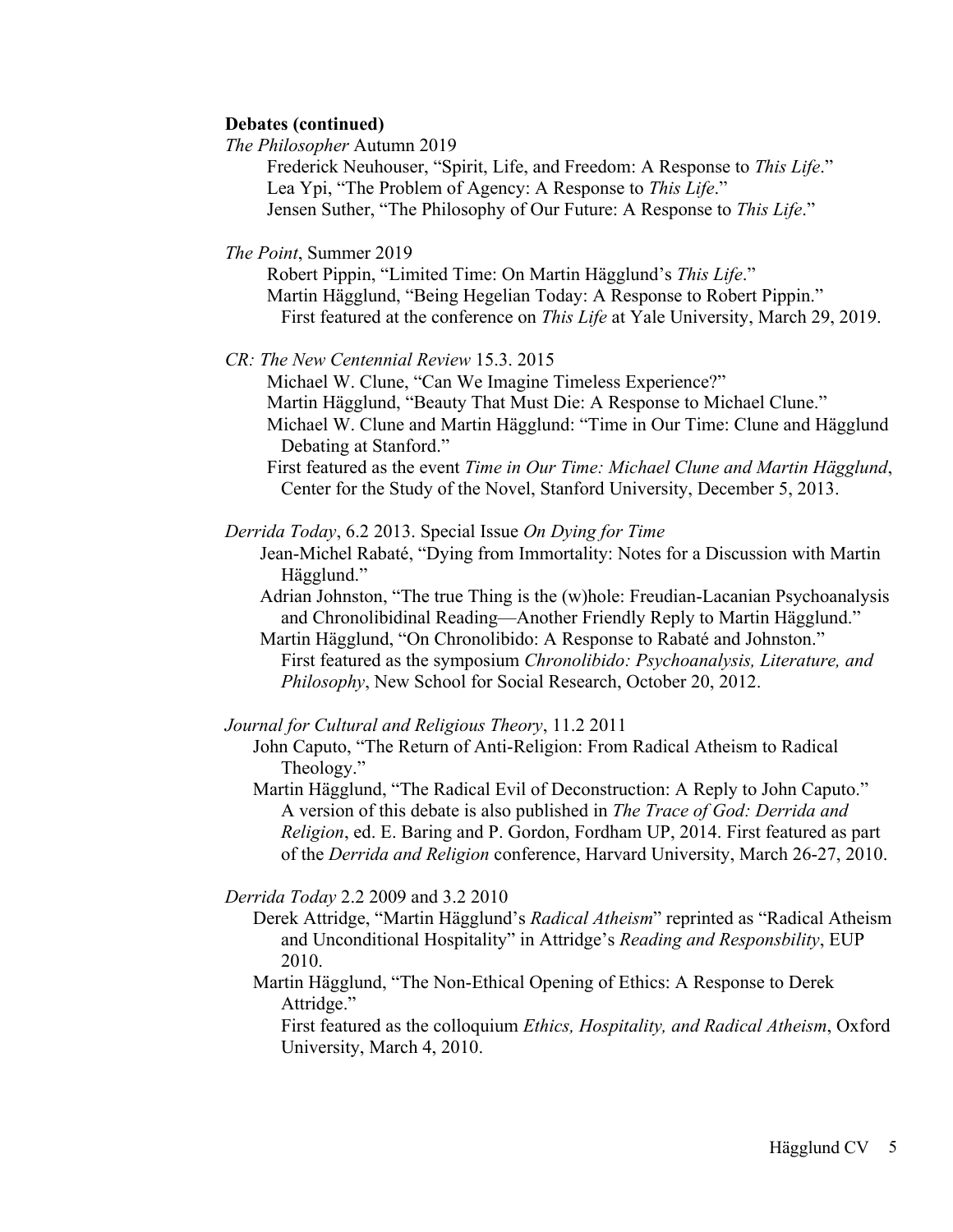### **Debates (continued)**

*CR: The New Centennial Review* 9.1 2009 Special Issue, *Living On: Of Martin Hägglund* Michael Naas, "An Atheism that (*Dieu merci!*) Still Leaves Something to be Desired." Henry Staten, "Writing: Empirical, Transcendental, Ultratranscendental."

Vicki Kirby, "Tracing Life: 'La Vie La Mort'."

Aaron F. Hodges, "Martin Hägglund's Speculative Materialism."

Samir Haddad, "Language Remains."

- Adrian Johnston, "Life Terminable and Interminable: The Undead and the Afterlife of the Afterlife—A Friendly Disagreement with Martin Hägglund."
- William Egginton, "On Chronolibidinal Reading, Radical Atheism, and Impossible Desires."

David E. Johnson, "Time: For Borges."

Martin Hägglund, "The Challenge of Radical Atheism: A Response." Earlier versions of the papers first presented at the conference *The Challenge of Radical Atheism: Critical Responses*, Cornell University, October 4, 2008.

#### *Diacritics* 38.1-2 2008

Ernesto Laclau, "Is Radical Atheism a Good Name for Deconstruction?" Martin Hägglund, "Time, Desire, Politics: A Reply to Ernesto Laclau."

*New Literary History* 37.2 2006

Brian Boyd, "Nabokov, Time, and Timelessness: A Reply to Martin Hägglund." Martin Hägglund, "Nabokov's Afterlife: A Reply to Brian Boyd."

#### **Interviews in English**

"Breakthroughs," *Wall Street Journal Magazine*, November 3, 2020.

"Socialism and the Meaning of Life," *Vox*, March 7, 2020.

- "Spirituality is Solidarity: Wolfgang Tillmans and Martin Hägglund in Conversation," *Aperture Magazine* no. 237 (Winter 2019).
- "The Time of Our Lives: A Conversation with Martin Hägglund," *The Philosopher* (2019) 107.4: 5-7.
- "The Secular Faith of Martin Hägglund," *New Statesman*, November 27, 2019.

"True to Life: An Interview with Martin Hägglund" *Jacobin Magazine*, May 28, 2019.

- "This Philosopher Says We Should Replace Religion with Socialism," *VICE*, March 21, 2019
- "Radical Atheism and 'The Arche-Materiality of Time': An Interview with Martin Hägglund," *Journal of Philosophy: A Cross-Disciplinary Inquiry* 6.14 (Winter 2011): 61-65.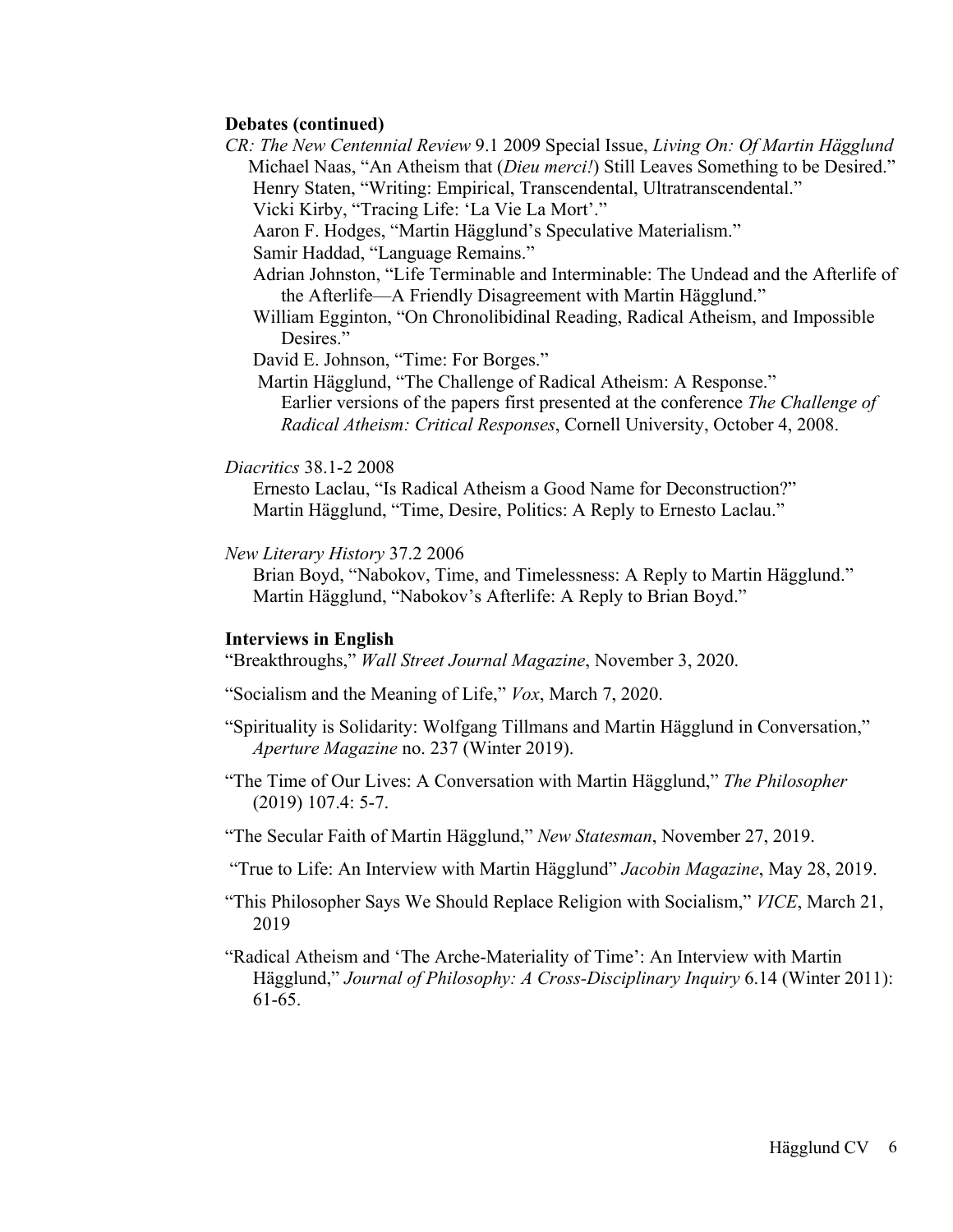### **Interviews in other languages**

- "Gladelig jul: Svensk stjernefilosof," *Berlingske* (Denmark), December 26, 2020.
- "Menneskets skrobelighed giver livet vaerdi," *Kristeligt Dagblad* (Denmark), December 10, 2020.
- "Med Marx i Vesterled," *Klassekampen* (Norway), November 29, 2020.
- "Att bero på andra är källan till mening," *Dagens Nyheter Lördag*, October 24, 2020.
- "Krisen ger oss en chans att ta tillbaka initiativet," *Dagens ETC*, October 6, 2020.
- "Jag var lyckligare före boksuccén," *Svenska Dagbladet*, October 4, 2020.
- "Stjärnfilosofen Martin Hägglund," *Sydsvenskan*, October 3, 2020.
- "Martin Hägglund ger verktyg som kan laga en trasig framtid," *Tidningen Ångermanland*, October 2, 2020.
- "La Nostra Battaglia," *Vogue Italia* (Italy), April 2020.
- "Alles wat je dierbaar is kan kapot gaan. Omarm daarom het leven," *NRC Handelsblad* (Netherlands), December 15, 2019.
- "Vår frihet lever och dör beroende på vad vi gör," *Dagens Nyheter*, November 23, 2019.
- "Den sekulaere tro," *Weekendavisen* (Denmark), March 15, 2019.

### **Articles in Swedish**

- "Vladimir Nabokovs Minneskonst" ("Vladimir Nabokov's Art of Memory"), *Res Publica* 46/47 (1999-2000): 479-500.
- "Den främmande logikens landskap: Platsen, Minnet, Dikten i Katarina Frostensons Tankarna" ("The Landscape of a Foreign Logic: Place and Memory in Katarina Frostenson's Poetry"), *Artes* 1 (1997): 79-91.
- "Ögonblickets fråga: Ursprung och Temporalitet i Edmond Jabès författarskap" ("The Question of the Moment: Origin and Temporality in the Writings of Edmond Jabès"), *Res Publica* 32/33 (1996): 212-227.

## **Book Reviews**

More than 60 articles on literature in the Swedish daily newspaper *Göteborgs-Posten* 1996-2002.

# **Translations**

- Editor of the Swedish translation of Jacques Derrida's *Spectres de Marx: L'état de la dette, le travail du deuil et la nouvelle Internationale*, published as *Marx Spöken: Skuldstaten, Sorgearbetet, och Den Nya Internationalen*, Göteborg: Bokförlaget Daidalos, 2003: 249 pp.
- Translator of Edmond Jabès, *Le livre des questions* (excerpts), published as "Ur *Frågornas bok*," *Res Publica* 32/33 (1996): 207-211.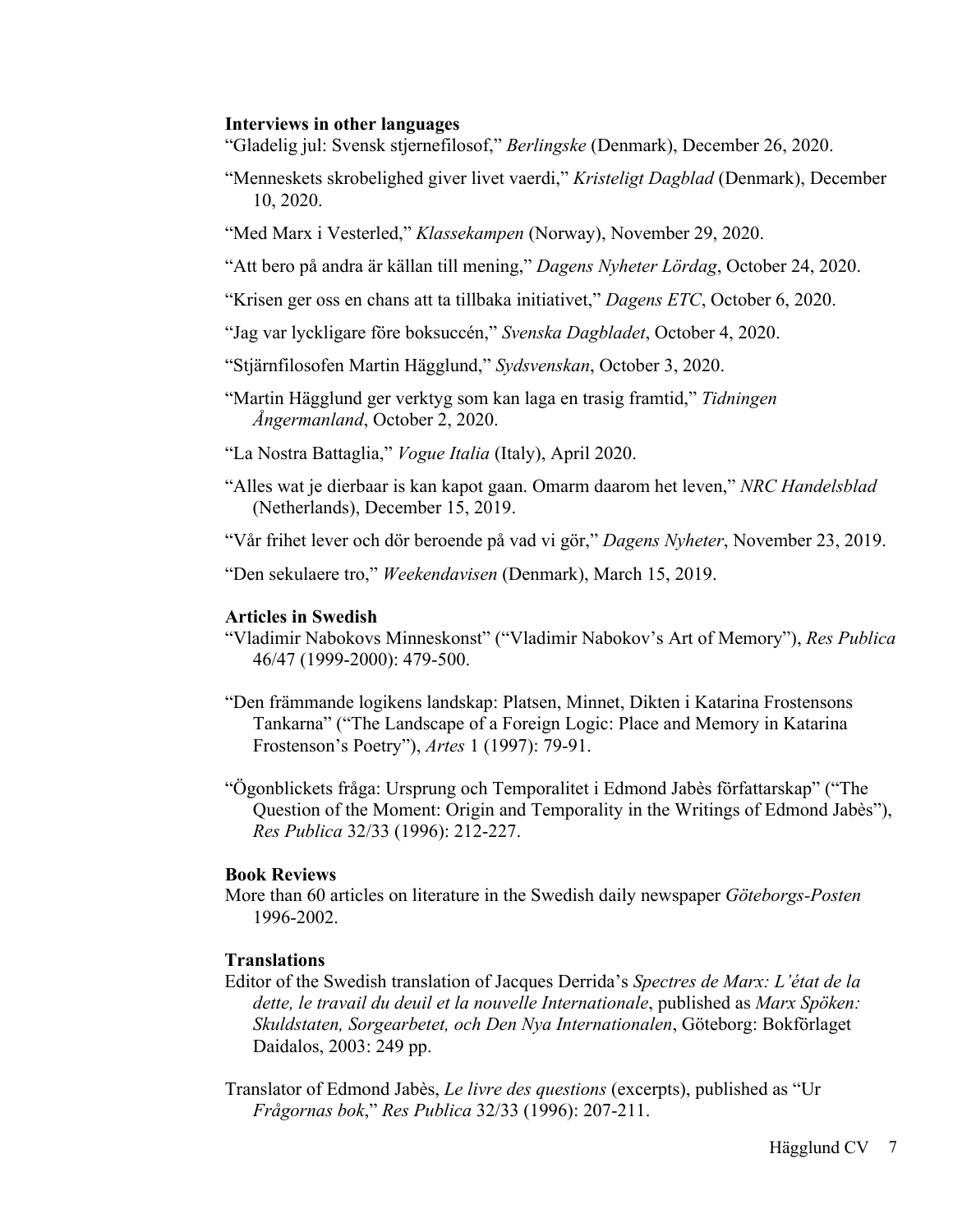**PRIZES** René Wellek Prize, awarded by the American Comparative Literature Association, 2020. The Hedenius Prize, awarded by the Swedish Humanist Association, 2020. The Schück Prize, awarded by the Swedish Academy, 2014. The Grez Prize, awarded by the Swedish Academy, 2003.

**FELLOWSHIPS** Guggenheim Fellowship, 2018.

Bogliasco Fellowship, 2018.

Junior Fellowship, Harvard Society of Fellows, 2009-2012.

Charlotte W. Newcombe Doctoral Dissertation Fellowship, 2008-2009.

Sage Fellowship, Cornell University, 2006-2007, 2007-2008.

Thanks to Scandinavia Fellowship, Cornell University, 2005-2006.

Birgit and Gad Rausings Fellowship for Research in the Humanities 2004-2005.

American Scandinavian Foundation Fellowship 2003-2004.

Fulbright Fellowship 2002-2003.

- **INVITED TALKS** "The Mortality of the Soul: From Aristotle to Beckett" (Keynote), Festival of Ideas, Skopje, Macedonia, Jun 8, 2020.
	- "Time and Imagination: From Kant to Proust," Department of Comparative Literature, University of Budapest, June 1, 2020. Part of a week-long visit with seminars in Budapest in conjunction with the Hungarian translation of my book *Dying for Time: Proust, Woolf, Nabokov*.
	- "The Mortality of the Soul: From Aristotle to Beckett," Alexander Grass Humanities Institute, Johns Hopkins University, April 16, 2020.
	- "The Material Conditions of Spiritual Freedom," Department of English, University of Illinois at Chicago, April 3, 2020.
	- "The Life of Dasein: Rethinking Heidegger on Death," Department of Philosophy, Concordia University, March 27, 2020.

"Existential Identity: On Beckett's *Krapp's Last Tape*," Pomona College, Feb 6, 2020.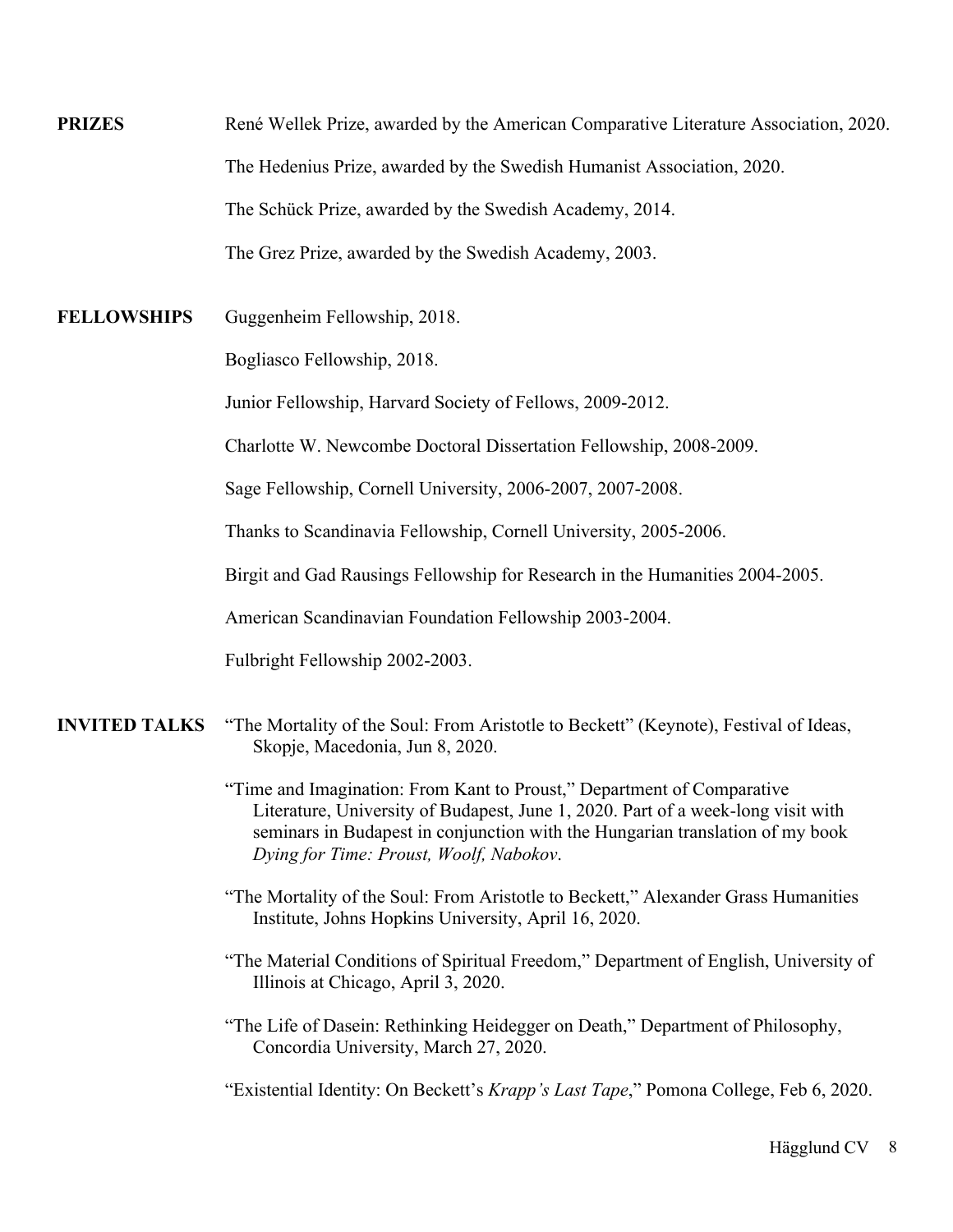- "Time and Imagination: From Kant to Proust," Claremont McKenna College, February 5, 2020.
- "Secular Faith and Political Emancipation," University of California, Santa Barbara, January 23, 2020. Part of a three-day series of events on *This Life* at the Humanities and Social Change Center at UCSB.
- "The Material Conditions of Spiritual Freedom" (Keynote), Eighth International Historical Materialism Conference, Melbourne, Australia, December 7, 2019.
- "Free Time: The Future of Marx" (Keynote), Annual Conference of the Australasian Society for Continental Philosophy, University of Melbourne, Australia, December 6, 2019.
- "The Value of Our Finite Time," Public Humanities Lecture, University of Melbourne, December 3, 2019.
- "The Existential Stakes of *This Life*," Response at colloquium devoted to my book *This Life*, Cornell University, November 1, 2019.
- "Why Mortality Makes Us Free," University of York, October 17, 2019.
- "How to Be a Marxist," London, Conway Hall, October 14, 2019.
- "The Finitude of Freedom," Response at conference devoted to my book *This Life*, Harvard University, September 20, 2019.
- "Being Hegelian Today," Response at colloquium devoted to my book *This Life*, New York University, April 25, 2019.
- "The Fragility of the Highest Good," Response at conference devoted to my book *This Life*, Yale University, March 29, 2019.
- "Natural and Spiritual Freedom," Occidental College, November 20, 2017.
- "Spiritual Freedom," Cornell University, November 6, 2017.
- "Burying the Dead in a Secular Age," Department of Comparative Literature, Harvard University, April 12, 2017.
- "The Time of Trauma," English Department, University of Hartford, February 2, 2016.
- "Burying the Dead in a Secular Age" (Keynote*), Phenomenological Crossings*, 13th Annual Conference of the Nordic Society for Phenomenology, Södertörn University, April 23, 2015.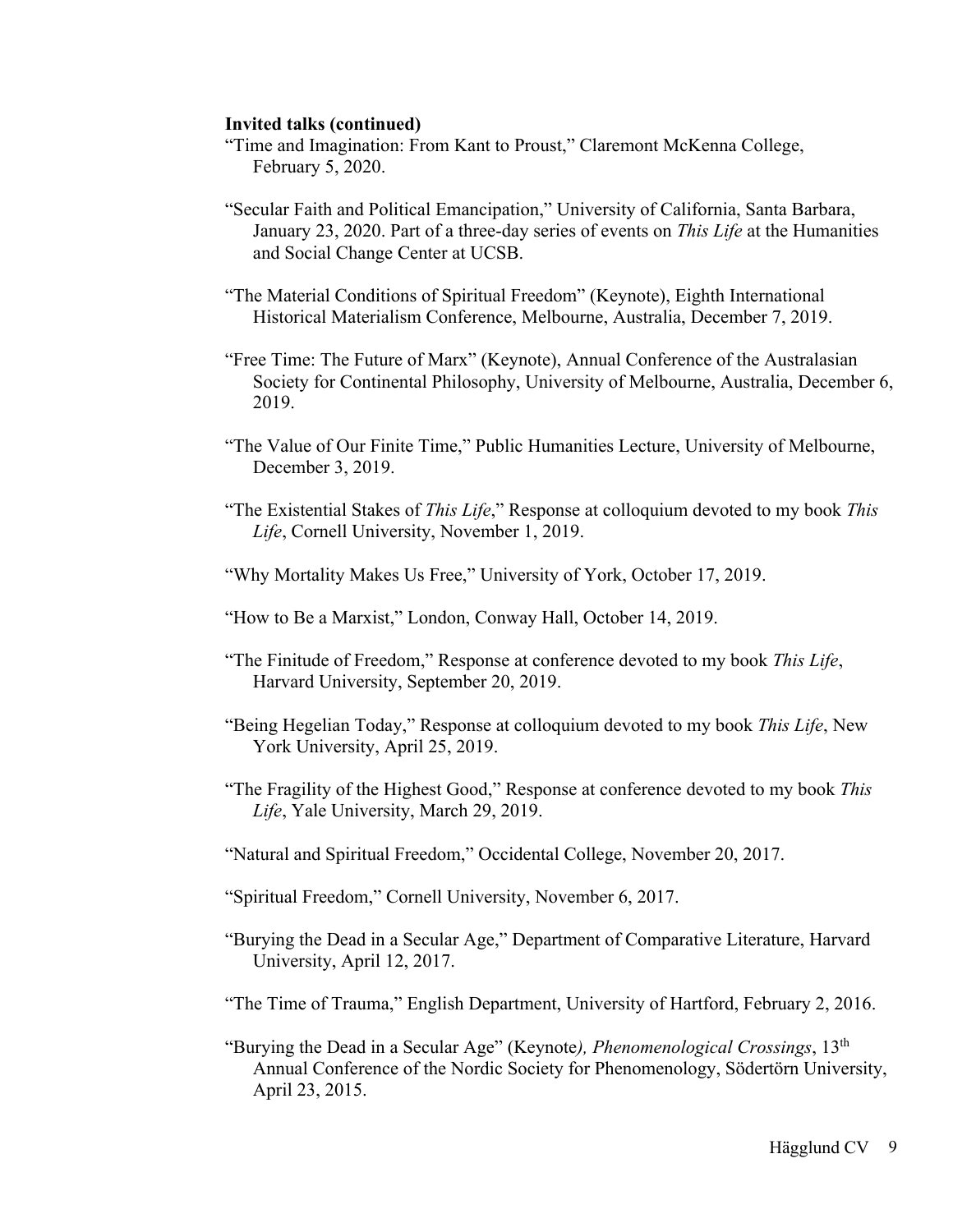"Secular Faith," Yale Divinity School, April 10, 2015.

"The Search for Immortality," roundtable at the Helix Center in New York City, December 13, 2014.

"This Life: On Secular Faith," English Department, Dartmouth College, October 9, 2014.

 "Burying the Dead in a Secular Age" (Keynote), *Literary Theory at Cornell: A Celebration of Jonathan Culler and his Students*, Cornell University, October 3-4, 2014.

"T.S. Eliot's *Four Quartets*," English Department, University of York, June 23, 2014.

"Faith in Atheism," York Festival of Ideas, England, June 20, 2014.

"Secular Faith" (Keynote), 4<sup>th</sup> International Derrida Today Conference, May 30, 2014.

"Faith in Atheism," Legal Theory Workshop, Yale Law School, April 10, 2014.

"On Late Nabokov," English Department, Yale University, February 28, 2014.

"Faith in Temporal Life" (Keynote), *Philosophy of Time*, Duquesne University, February 22, 2014.

- "Time in Our Time," Center for the Study of the Novel, Stanford University, December 5, 2013. Event on my book *Dying for Time* and Michael Clune's *Writing Against Time*, organized by Mark McGurl.
- "Burying the Dead in a Secular Age," Department of Philosophy, New School for Social Research, October 31, 2013.
- "'Beauty that Must Die': A Seminar on Desire in Hägglund's *Dying for Time*," Mahindra Humanities Center, Harvard University, May 2, 2013.
- "Dying for Time: T.S. Eliot's *Four Quartets*," Center for Research in Modern European Philosophy, Kingston University, October 25, 2012.
- "Dying for Time: T.S. Eliot's *Four Quartets*," New College, University of Oxford, October 23, 2012.
- "On Chronolibido: A Response to Rabaté and Johnston," New School for Social Research, October 20, 2012. Symposium on my book *Dying for Time* with Jean-Michel Rabaté and Adrian Johnston, moderated by Simon Critchley.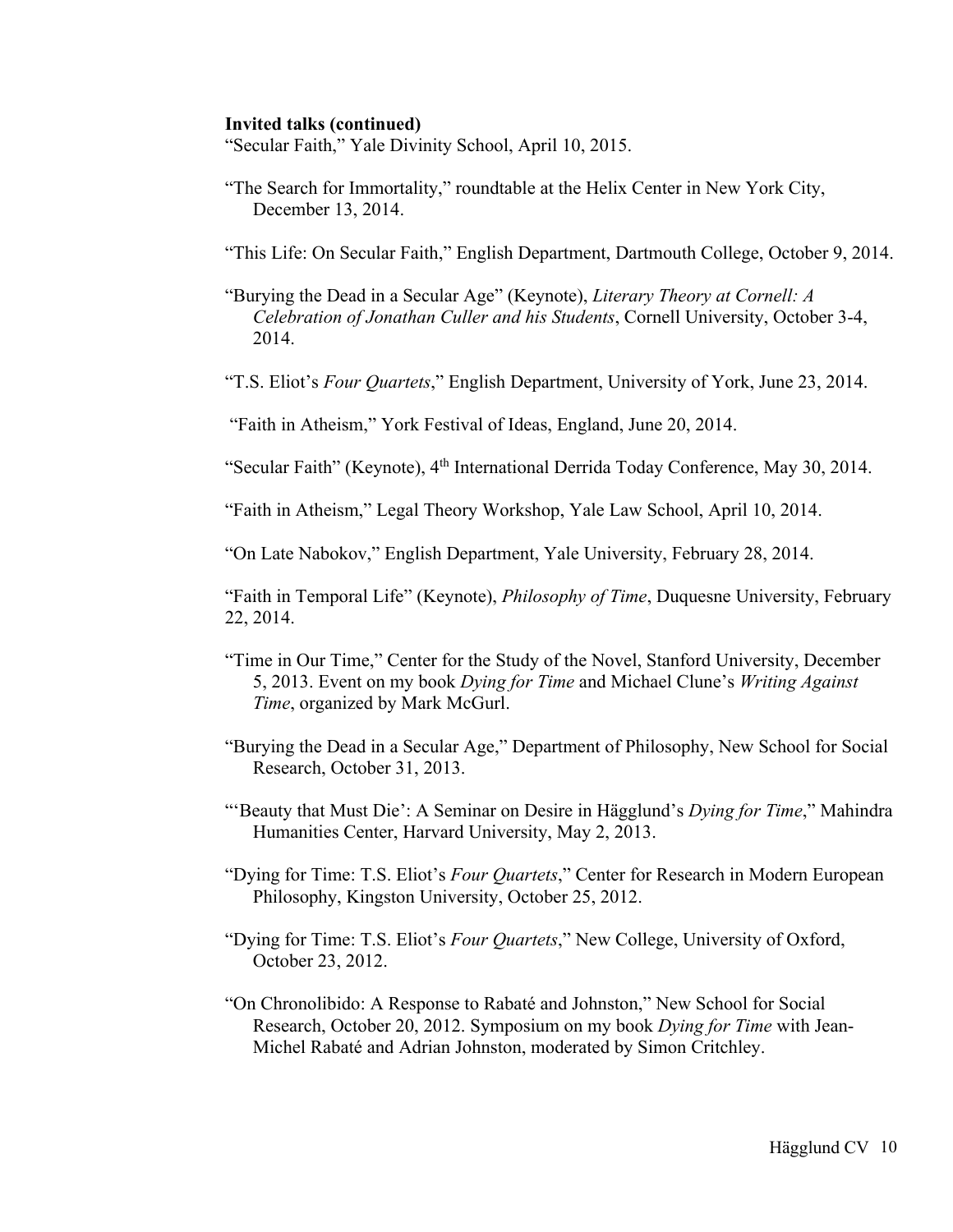- "The Trace of Time," CUNY Graduate Center, October 19, 2012. Followed by a roundtable with Adrian Johnston and Slavoj Zizek.
- "*Dying for Time* and the Aesthetics of the Moment," Department of German, Yale University, September 27, 2012.
- "The Death of Life," Comparative Literature, SUNY, Buffalo, September 14, 2012.
- "The Trace of Time and the Death of Life: Bergson, Heidegger, Derrida" (Keynote), *The Ontological Turn in Contemporary Philosophy*, Universität Bonn, July 5, 2012.
- "Dying for Time: T.S. Eliot's *Four Quartets*," (Keynote), *Principles of Uncertainty*, CUNY Graduate Center, Comparative Literature and Critical Theory Conference, May 4, 2012.
- "Derrida's Radical Atheism," Department of Romance Languages and Literatures, Boston College, April 27, 2012. Followed by a roundtable with J. Hillis Miller and Michael Naas.
- "Beyond the Performative and the Constative," Department of Philosophy, Fordham University, March 22, 2012.
- "The Time of Survival: Heidegger and Derrida," (Plenary), *Derrida-Konferenz*, Goethe-Universität Frankfurt am Main, Germany, March 15, 2012.
- "Proust and Philosophy," Peter Szondi-Institut, Freie Universität, Berlin, Germany, March 12, 2012.
- "Dying for Time: From Socrates to Lacan and Beyond," Department of Philosophy, Northwestern University, November 18, 2011.
- "*Radical Atheism* and its Reception," Workshop, Department of Philosophy, Northwestern University, November 18, 2011.
- "Chronolibido: From Plato to Derrida," Department of Comparative Literature, Harvard University, October 5, 2011.
- "The Notion of Chronolibido" (Response by Mark Sanders), University Seminar of Literary Theory, Columbia University, September 29, 2011.
- "The Trace of Time: Critique of Bergson," Institute of Philosophy, Research Centre of the Slovenian Academy of Sciences and Arts, Ljubljana, June 20, 2011.